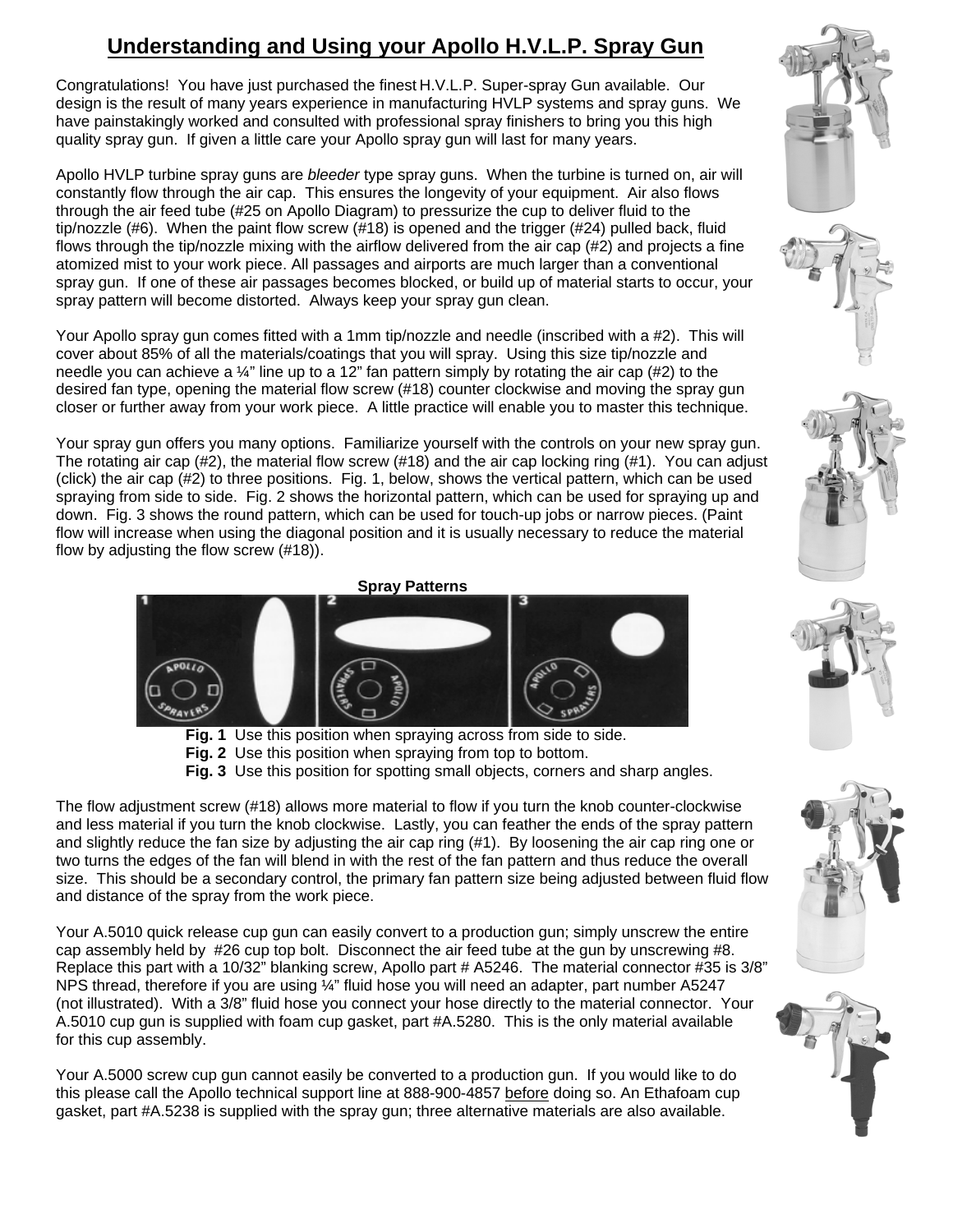### **Understanding Your Viscosity Meter**

Using the APOLLO-SPRAY<sup>™</sup> viscosity meter is an accurate way of measuring the thickness/viscosity of a coating in order to ensure a fine finish. The viscosity meter will accurately measure many different varieties of materials including, but not limited to: Lacquers, Sealers, Enamels, Stains, Oils and Waterbornes.

#### **TO USE:**

Take a stopwatch, the APOLLO-SPRAY viscosity meter and the coating/material/paint to be measured.

- A. Dip the Viscosity meter into the coating.
- B. Start the stopwatch as soon as you pull the cup out of the material.
- C. The coating will run out of the hole in the bottom of the cup in a steady stream.
- D. As soon as you see the FIRST break in the stream, stop the watch.
- E. The time shown is equivalent to #2 Zahn seconds.
- F. Clean the cup and store.

If the time you get is more than the recommend or desired time then you need to thin your material. Use the appropriate thinner to the correct proportion for you mixture. Retest, following steps A-E. Continue to thin until the desired viscosity is reached or until you reach the maximum thinning recommended by the manufacturer of the coating you are trying to spray. For further assistance please call the Apollo technical support line at 800-578-7606.

| <b>VISCOSITY CUP</b>    |         |  |  |
|-------------------------|---------|--|--|
| <b>COMPARISON CHART</b> |         |  |  |
| <b>ZAHN#2</b>           | FORD #4 |  |  |
| 16                      | 5       |  |  |
| 17                      | 8       |  |  |
| 18                      | 10      |  |  |
| 19                      | 12      |  |  |
| 20                      | 15      |  |  |
| 22                      | 17      |  |  |
| 24                      | 19      |  |  |
| 27                      | 21      |  |  |
| 30                      | 23      |  |  |
| 34                      | 26      |  |  |
| 37                      | 29      |  |  |
| 41                      | 31      |  |  |
| 49                      | 36      |  |  |
| 58                      | 41      |  |  |
| 66                      | 45      |  |  |
| 74                      | 51      |  |  |
| 82                      | 56      |  |  |

| <b>VISCOSITY CHART</b>                                  |                    |                                                       |  |  |  |
|---------------------------------------------------------|--------------------|-------------------------------------------------------|--|--|--|
| <b>Coating</b>                                          | <b>Thin/Reduce</b> | <b>Viscosity in Seconds</b>                           |  |  |  |
| Lacquers                                                | 25% - 50%          | 15-22 seconds                                         |  |  |  |
| <b>Sanding Sealer</b>                                   | $20\% - 30\%$      | 15-22 seconds                                         |  |  |  |
| Enamels                                                 | $20\% - 40\%$      | $16-22$ seconds                                       |  |  |  |
| <b>Stains</b>                                           | use from can       | 15 seconds                                            |  |  |  |
| Acrylic Enamel                                          | $50\% - 60\%$      | $15-17$ seconds                                       |  |  |  |
| Catalyzed                                               |                    |                                                       |  |  |  |
| Polyurethane                                            | $10\% - 30\%$      | $15-18$ seconds                                       |  |  |  |
| Polyurethane's                                          |                    |                                                       |  |  |  |
| Varnishes                                               | $20\% - 30\%$      | $16-22$ seconds                                       |  |  |  |
| Waterborne                                              |                    |                                                       |  |  |  |
| Coatings                                                | $00\% - 10\%$      | 24-34 seconds                                         |  |  |  |
|                                                         |                    |                                                       |  |  |  |
|                                                         |                    | Viscosity chart should be used as a guide to thinning |  |  |  |
| various coatings. Actual reduction will depend upon     |                    |                                                       |  |  |  |
| model turbine used, flow out properties of the coating  |                    |                                                       |  |  |  |
| and the final visual results of the sprayed work piece. |                    |                                                       |  |  |  |
| Seconds quoted are measured in a Zahn #2 Viscosity      |                    |                                                       |  |  |  |
|                                                         |                    |                                                       |  |  |  |
| Cup. Always adjust viscosity for best results.          |                    |                                                       |  |  |  |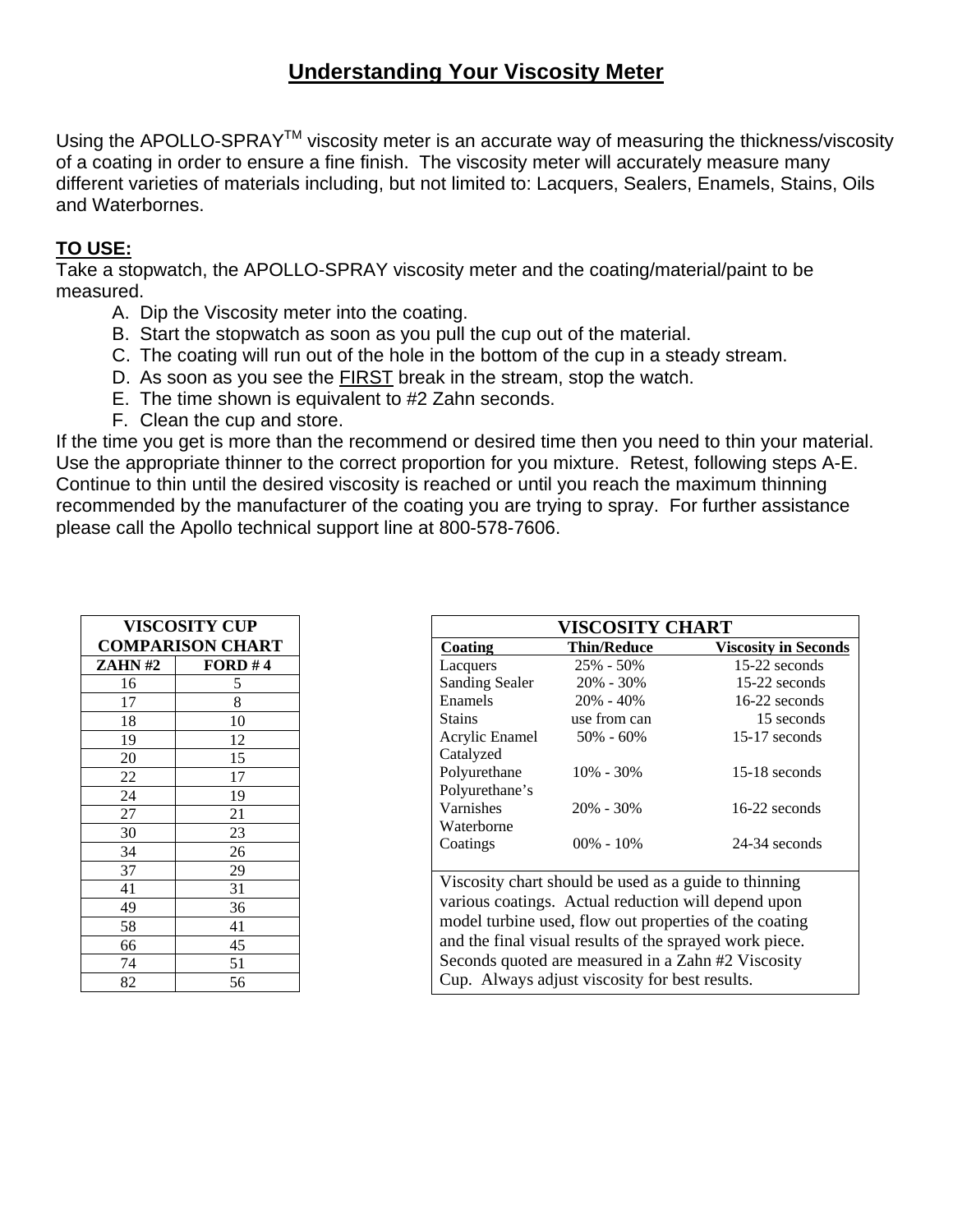### **KNOW YOUR COATINGS**

#### **Coating Properties**

Coatings are a blend of resins and additives to create a product that will provide a protective and beautifying surface to your work piece. Different resins have different properties. It is important to use the correct coating to achieve a desired result. Manufacturers of coatings can control the resin solids content, production viscosity, sheen, color, flow-out enhancement and other properties as well. Some products offer ways to adjust the coating properties such as speeding up or slowing down the drying time, adding catalysts to strengthen the molecular bond or adding flatting agents to lower the sheen. Manufacturers will often give some guidelines on how to thin their product for spray application. There are many different types of spray equipment in use. Coatings manufacturers cannot address all of them. It is important for the finisher to understand the spray equipment and to use common sense to arrive at the correct fluid viscosity to produce the best possible results with the selected coating and the equipment being used.

#### **Your Choice of Coatings and Viscosity**

Extremely thin, watery or light bodied fluids such as inks, aniline dyes and oil stains can generally be used straight from the can. Most water based finishing products are also formulated to be used straight from the can without thinning with a **3 stage or larger turbine.** Most other coating products will need to be thinned anywhere from 10% to 50% depending on the available air pressure of the turbine model and the properties of the coating selected. (See Chart A)

#### **Apollo HVLP Turbine Properties**

Each Apollo Turbine Unit offers the finisher a maximum operating pressure. This pressure is determined by the size and output of the unit you have selected. The maximum available pressure will have a direct bearing upon the viscosity of the fluid that you choose to spray. Atomizing pressure and fluid viscosity directly relate to the efficiency of the equipment operation and the quality of the results that you will achieve.

| <b>MODEL</b> | <b>TURBINE SIZE</b> | <b>UNRESTRICTED</b><br><b>PRESSURE</b> |
|--------------|---------------------|----------------------------------------|
| 700          | 2 STAGE             | 4.5PSI                                 |
| 800          | 3 STAGE             | 5.5PSI                                 |
| 900          | 3 STAGE             | 6.0PSI                                 |
| 1000         | 4 STAGE             | 8.0PSI                                 |
| 1100         | 2 & 3 STAGE         | 3.5PSI-10PSI                           |
| 1200         | 2 & STAGE           | 3.5PSI-10PSI                           |

| Tips, Needles, Air Caps & Viscosity                                                                                                     |                                                                                                                                                                |                      |                                    |  |  |
|-----------------------------------------------------------------------------------------------------------------------------------------|----------------------------------------------------------------------------------------------------------------------------------------------------------------|----------------------|------------------------------------|--|--|
| <b>TIP/NEEDLE</b><br><b>SIZE</b>                                                                                                        | <b>VISCOSITY</b><br><b>APPLICATION</b>                                                                                                                         |                      | <b>AIR CAP</b>                     |  |  |
| .75MM<br>(.0295)(#1)                                                                                                                    | Inks, Dyes, Stains, extremely thin viscosity fluids, Water based<br>finishes                                                                                   | 16<br>seconds        | (A)<br>A.5201                      |  |  |
| 1.0MM<br>$(.039)$ (#2)                                                                                                                  | All purpose, thin lacquers, thin enamels, Water based finishes,<br>Automotive, Marine, Airplane finish                                                         | $16 - 18$<br>seconds | (A)<br>A.5201                      |  |  |
| 1.5MM<br>$(.059)$ (#3)                                                                                                                  | Catalyzed lacquers, Conversion Varnish, Primers, Automotive,<br>Marine, Airplane finishes, Varnish, High Viscosity Industrial Coatings,<br>Urethanes, Enamels. |                      | $(A)$ or $(B)$<br>A.5201<br>A.5297 |  |  |
| Thinned latex paint, Multi-spec, Heavy Primers, Butyrate, nitrate<br>2.0MM<br>dope, High Viscosity Industrial Coatings<br>$(.079)$ (#4) |                                                                                                                                                                | $24 - 35$<br>seconds | (B)<br>A.5297                      |  |  |
| 2.5MM<br>$(0.098)$ (#5)                                                                                                                 | Thinned latex paint, Multi-spec, Solvent adhesives, Wax based<br>strippers                                                                                     | $35+$<br>seconds     | (B)<br>A.5297                      |  |  |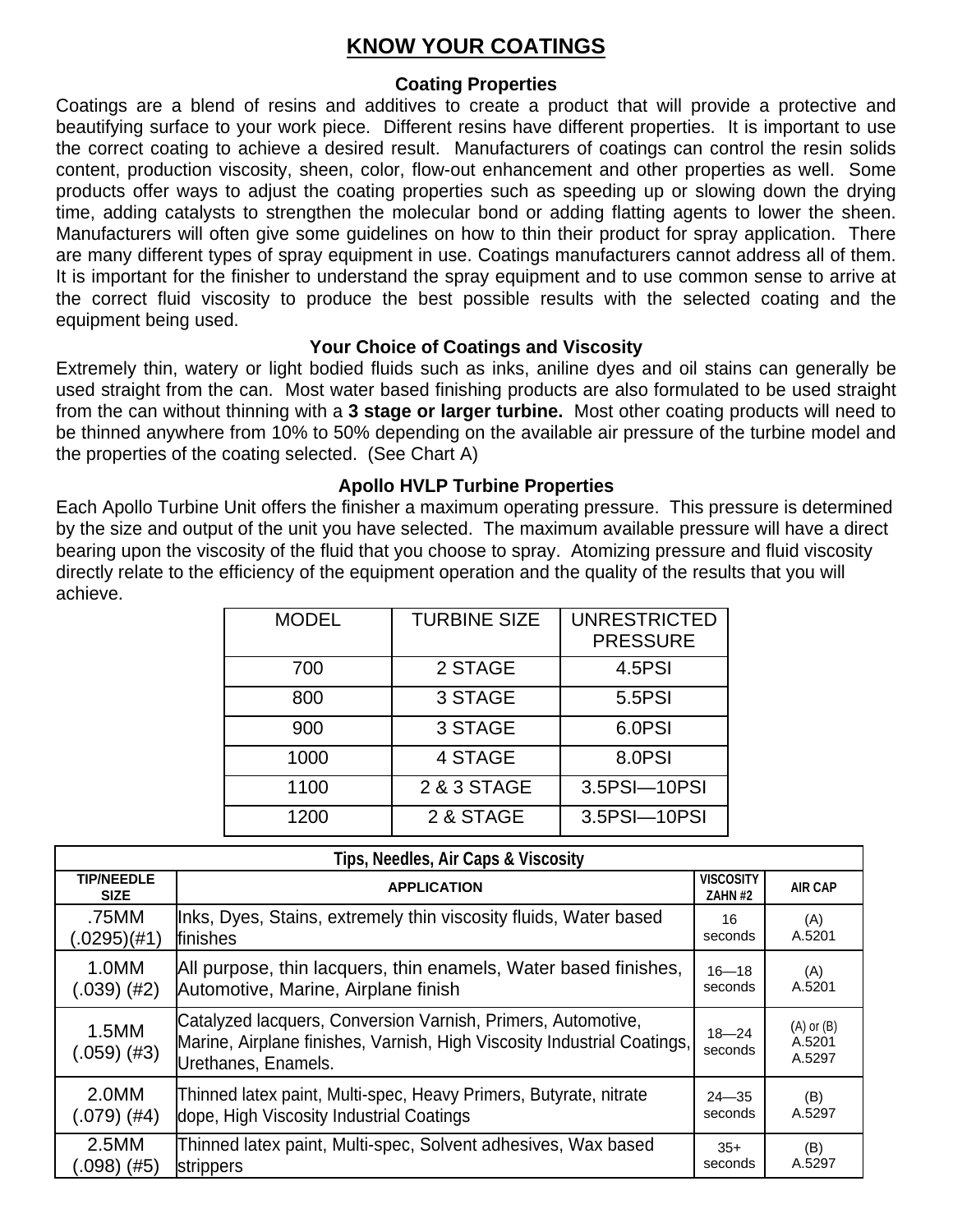### **Spray Gun Technique**

Like any skill, practice makes perfect. Never try to rush the spray finishing process. Learn the characteristics of the coating you will be spraying. Build up layers of material (3—4 applications or more if necessary). Sand between coats and allow proper drying time between applications.

It is important to remember to always keep the distance of the spray gun the same when moving across your work (or up and down). (Called a "pass"). Do not rotate or turn your wrist from side to side. Move the spray gun across your work from end to end. Be sure to maintain the same speed of movement. This will ensure an even application of coating. Always release



 the trigger at the end of a "pass". Continue spraying in the opposite direction overlapping your previous coat by 1/3rd to 1/2. When finished you should have an even wet coat on your work. If you have dry spots you have overlapped too wide. If you have heavy or wet spots, you have overlapped too much. When spraying a large or pre-assembled piece, start at the top and work down. Try to spray the hard to reach and underneath surfaces first. Common sense and some forethought will prevent errors. Remember, that a light wet film will generally produce better results than a heavy wet coat. When spraying a vertical surface it is advisable to apply a thin/light "tack" coat first, followed by a normal light wet coat. This technique will help prevent "runs" and "sags".

When using your APOLLO Spray Gun you control five variables.

- 1. Fluid flow (#18).
- 2. Distance of the spray gun from your work. (4" 8" is average. Closer if necessary).
- 3. Pattern Direction (Vertical fan, horizontal fan and round)
- 4. Speed of application
- 5. Fan Pattern Control (adjust air cap ring #1)

\*Items 1,2, and 4 directly relate to each other.

If you have any further questions regarding the use of your Apollo Spray gun please call one of our experts at 888-900-4857.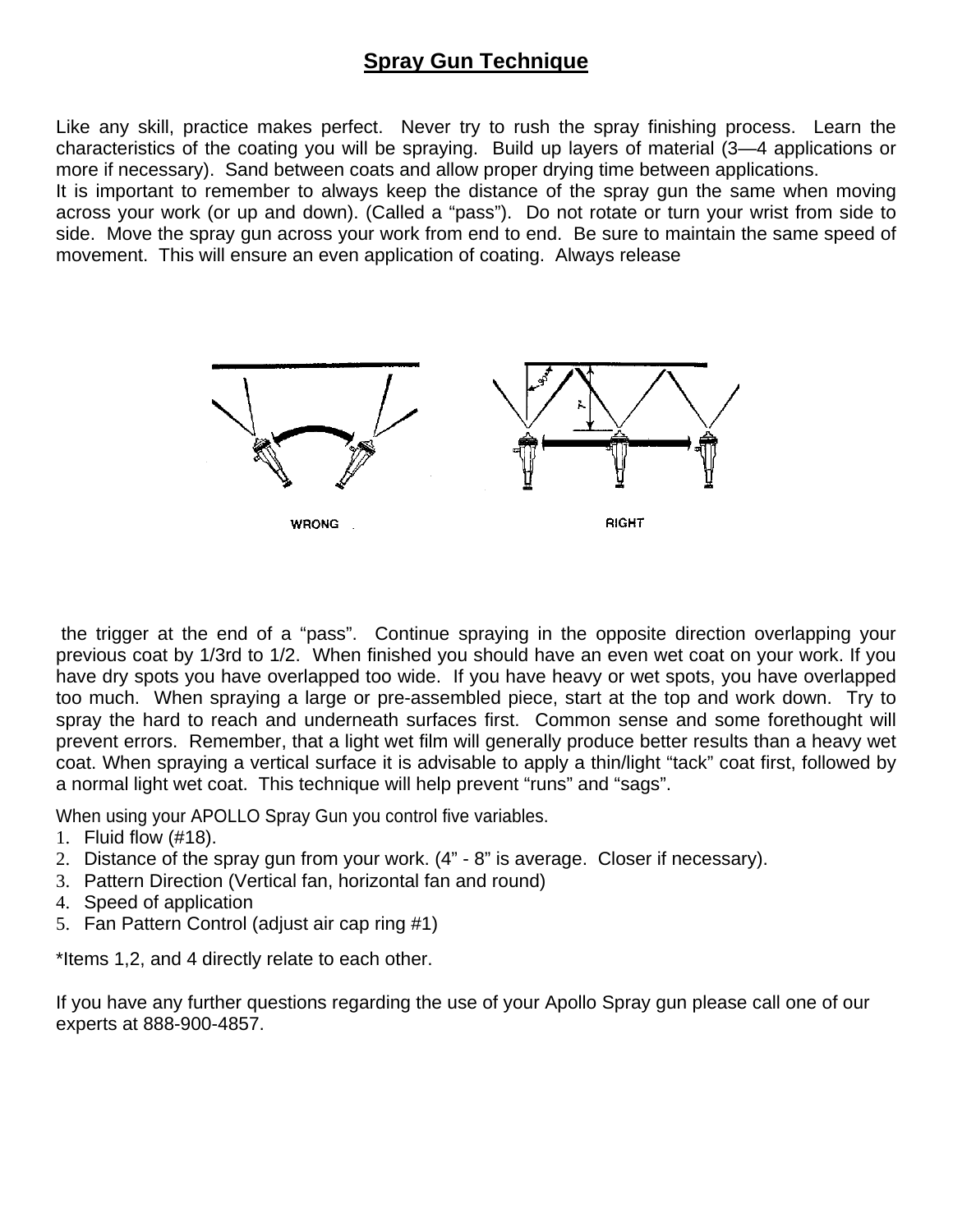## **Cleaning Your Apollo TrueHVLPTM Spray Gun**

After you have finished spraying, following the these simple steps to clean your Apollo spray gun:

- 1) Empty any unused paint from the paint cup and wash out any residue with an appropriate cleaner compatible with the coating, or water if using water based material. Partly fill the cup with cleaner and spray through the gun to flush out the material passages.
- 2) Remove the Air Cap (#2) and clean. Ensure that the air holes in the horns of the air cap are clean.
- 3) Using a brush and solvent, remove any paint deposits on the outer surface of the tip/nozzle (#6). If it is necessary to remove the tip/nozzle and needle (#6 & #15) for cleaning the following procedure should be used:
	- A) Unscrew the Paint Flow Adjusting Screw (#18). Remove the needle spring (#16), then withdraw the needle (#15).
	- B) Remove the tip (#6).
	- C) Clean both tip and needle using cleaner or water and a brush.
	- D) Reassemble, making sure that all washers and gaskets are replaced correctly. Oil the needle spring and put a spot of oil on the Gland Seal (#22) to prevent the needle from sticking. To adjust the Gland nut (#23), tighten until needle sticks, then slacken off by about 1/8 turn.
	- E) Check the Cup Top Gasket (#32 or #28 on A.5020) and replace if damaged. Always seat the cup top gasket flat in the cup groove. Failure to do this will allow the cup to drip and impair the spray pattern due to loss of pressure.
	- F) Lubricate all threads to ensure smooth operation.

Blockages and or leaks may occur if the gun is left on its side or turned upside down. Always hang the gun by the hook when not in use.

We recommend ApolloCoat<sup>®</sup> Equipment Cleaner for your spray gun. This is a water based, organic, nonflammable product.

| <b>RECORD OF SPRAY GUN USE &amp; MAINTENANCE</b> |                                  |                        |                    |  |
|--------------------------------------------------|----------------------------------|------------------------|--------------------|--|
| <b>DATE</b>                                      | SERVICE OR MAINTENANCE PERFORMED | <b>HOURS</b><br>OF USE | <b>TOTAL HOURS</b> |  |
|                                                  |                                  |                        |                    |  |
|                                                  |                                  |                        |                    |  |
|                                                  |                                  |                        |                    |  |
|                                                  |                                  |                        |                    |  |
|                                                  |                                  |                        |                    |  |
|                                                  |                                  |                        |                    |  |
|                                                  |                                  |                        |                    |  |
|                                                  |                                  |                        |                    |  |
|                                                  |                                  |                        |                    |  |
|                                                  |                                  |                        |                    |  |
|                                                  |                                  |                        |                    |  |